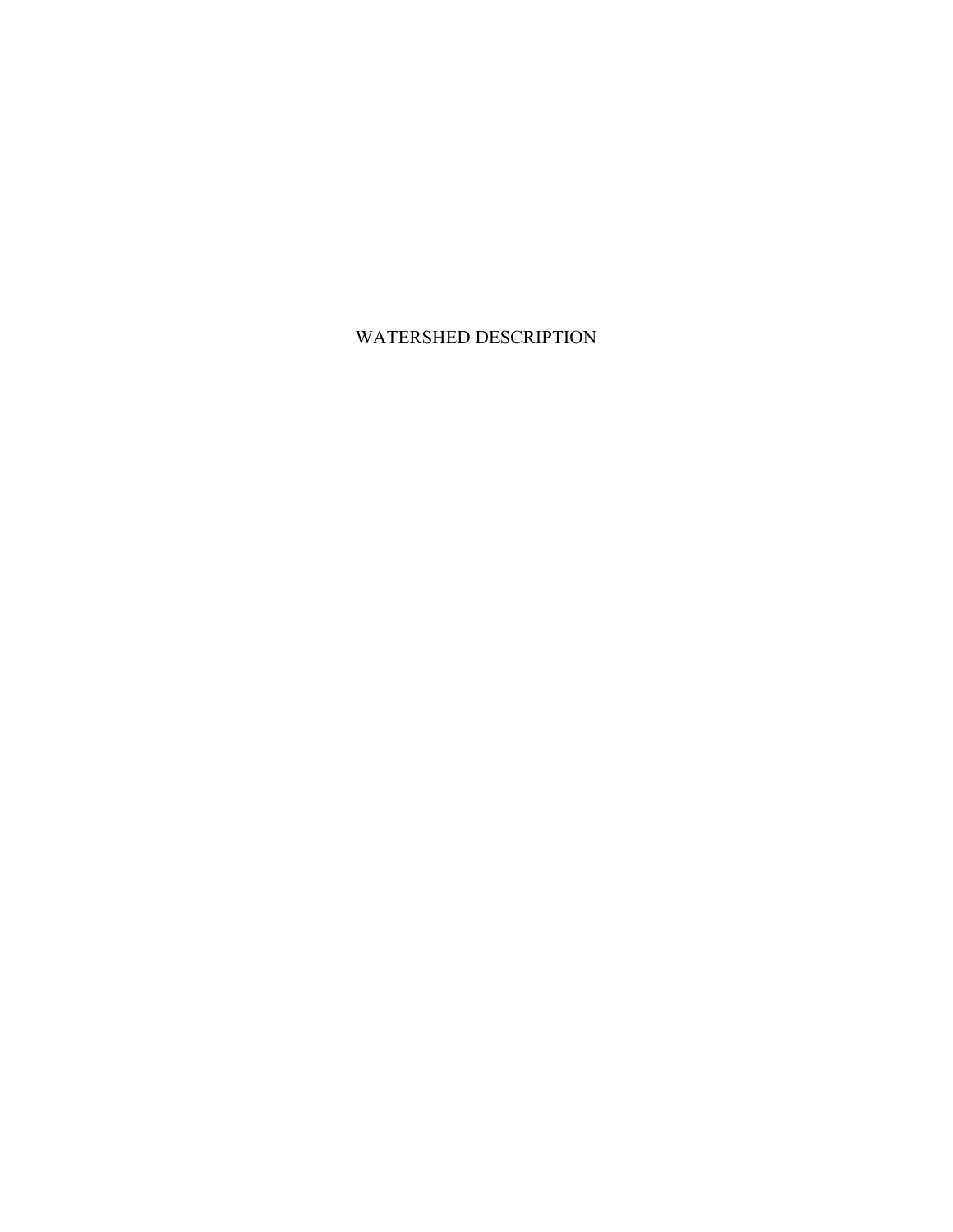Physioqraphy

The study area of the Stony Creek Watershed as seen on the General Watershed Location Map, p. 19, is situated in the central, eastern section of Somerset County, Pennsylvania. The center of the watershed is located approximately eight (8) miles northeast of the town of Somerset. It has an irregular shape with a maximum length of seventeen (17) miles and a maximum width of fifteen (15) miles. It encompasses one hundred thirty-nine (139) square miles or eighty-nine thousand eight (89,008) acres. Stony Creek itself, within the study area, has a length of twenty-three and two-tenths (23.2) miles as it flows northward through the basin from its beginning near Berlin. Feeding this length of Stony Creek are two hundred thirty-five (235) miles of tributaries and eight hundred seventy-two (872) acres of ponds and lakes.

The study area portion of the Stony Creek Watershed is bounded on the northwest, north, and northeast by the remaining portion of the Stony Creek Watershed that is not part of this project, on the west by the Coxes Creek Watershed, on the south by the Buffalo Creek Watershed and to the east by the Juniata River Watershed.

A wide, low flood plain exists at the head waters of Stony Creek and extends to the south central section of the study area. However, as the creek meanders northward, it enters an area of steep flanking hills, and although there are areas that have a wide flood plain in the central and northern sections, the flanking inclines, 400 to 500 feet high, remain to the end of the study area at Hooversville.

The complete Stony Creek Watershed drains an area of 466 square miles. The stream flows northward through Somerset and Cambria Counties to Johnstown where it joins the Little Conemaugh River to form the Conemaugh River. The Conemaugh River meanders in a westerly direction toward Saltsburg where it is joined by the Loyalhanna Creek forming the Kiskiminetas River. The Kiskiminetas River flows in a northwesterly direction to a point slightly north of the town of Freeport where it empties into the Allegheny River.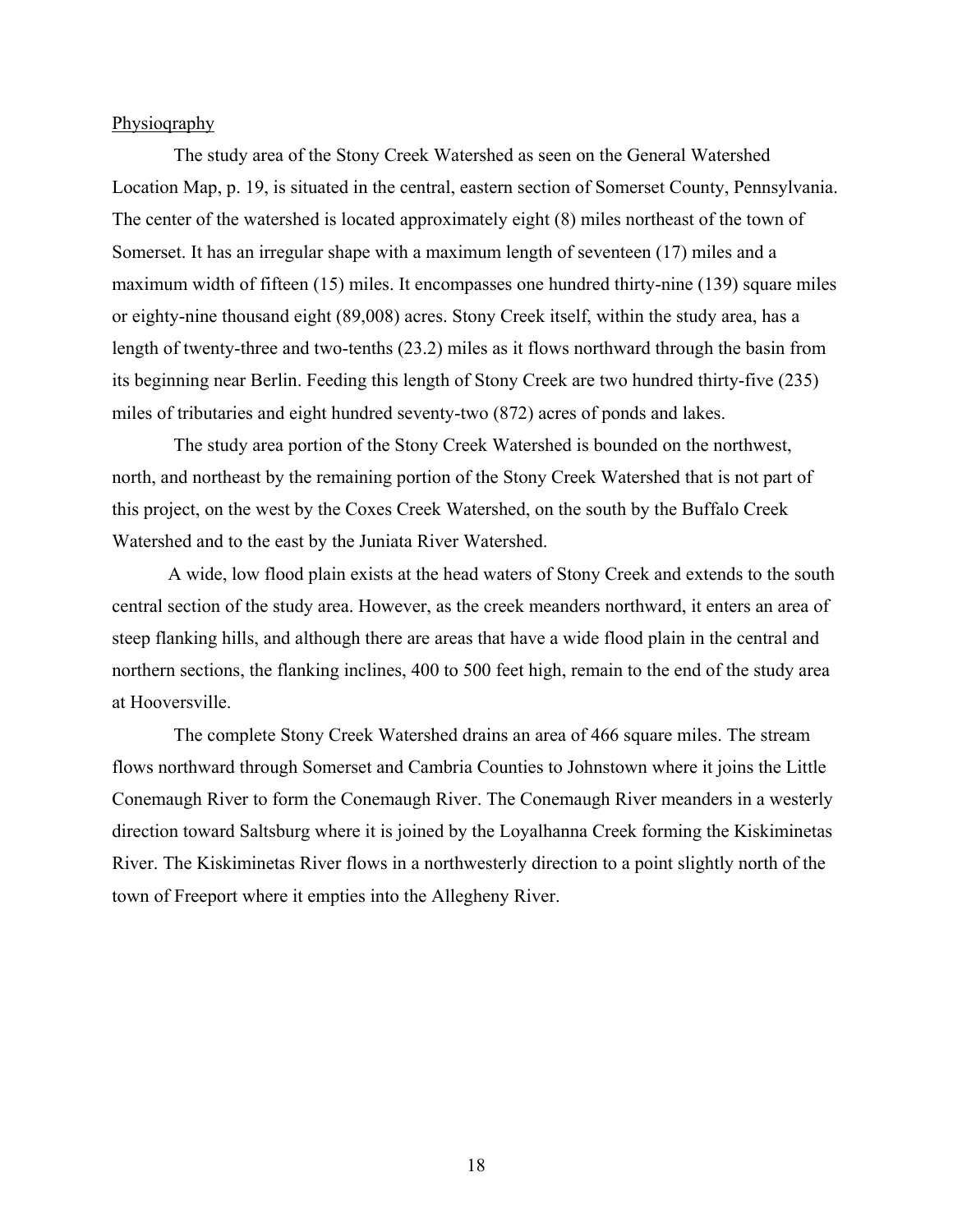

 $-19-$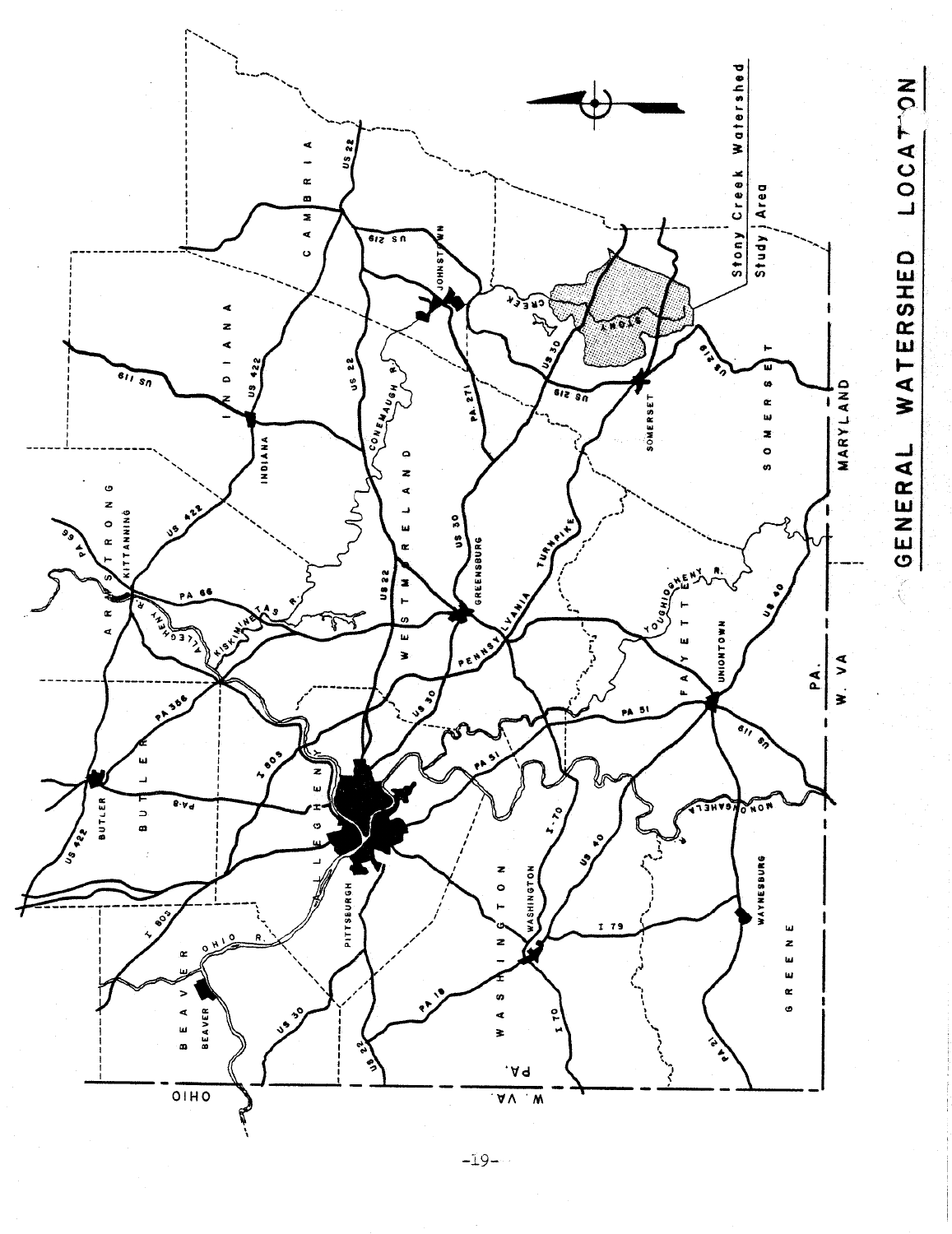#### Geographic and Geologic Relations

The study area of the Stony Creek Watershed forms a part of the Appalachian Highlands, which extend from the Coastal Plain to the Interior Plains and from Alabama to Canada. In Pennsylvania the Appalachian Highlands are divided into two almost equal parts by the escarpment known as the Allegheny Front. East of this escarpment lies a belt of northeastwardtrending ridges and valleys known as the Appalachian Valley and Ridge province. To the west of the Allegheny Front, which forms the southeastern boundary of this study area, is the Appalachian Plateau province. This province is a broad highland belt that is underlaid by gently folded carboniferous and older strata. The study area is situated mainly in this province.

The Appalachian Plateau forms a dissected upland that consists of rolling hills and valleys surmounted in its eastern portion by several high ridges. Rocks that crop out on the Appalachian Plateau are chiefly of the Carboniferous Age or System. These rocks are divided into two series, the Mississippian, which is the lower of the two, and the Pennsylvanian series of which we are primarily concerned.

The rocks within the study area, in accordance with their situation near the margin of the Appalachian Plateau, are folded into a series of pronounced anticlines and synclines. The relation of the structure, in the Watershed, to the geologic structure in southwestern Pennsylvania emphasizes the northeastward trend; the general decrease in the steepness of the folding from east to west; the persistence of many miles of the main axis of folding; the development of secondary folds; the local curvature of the axis; and the occurrence of knobs and depressions along the axis.

The structure is indicated on Drawing 7119-2 by means of contour lines. The contour lines show the strike and dip of the beds, the positions of the anticlinal and synclinal axes and some details of folding. In the study portion on the Stony Creek Watershed, the contours shown on this drawing are based on the bottom of the Lower Kittanning coal.

20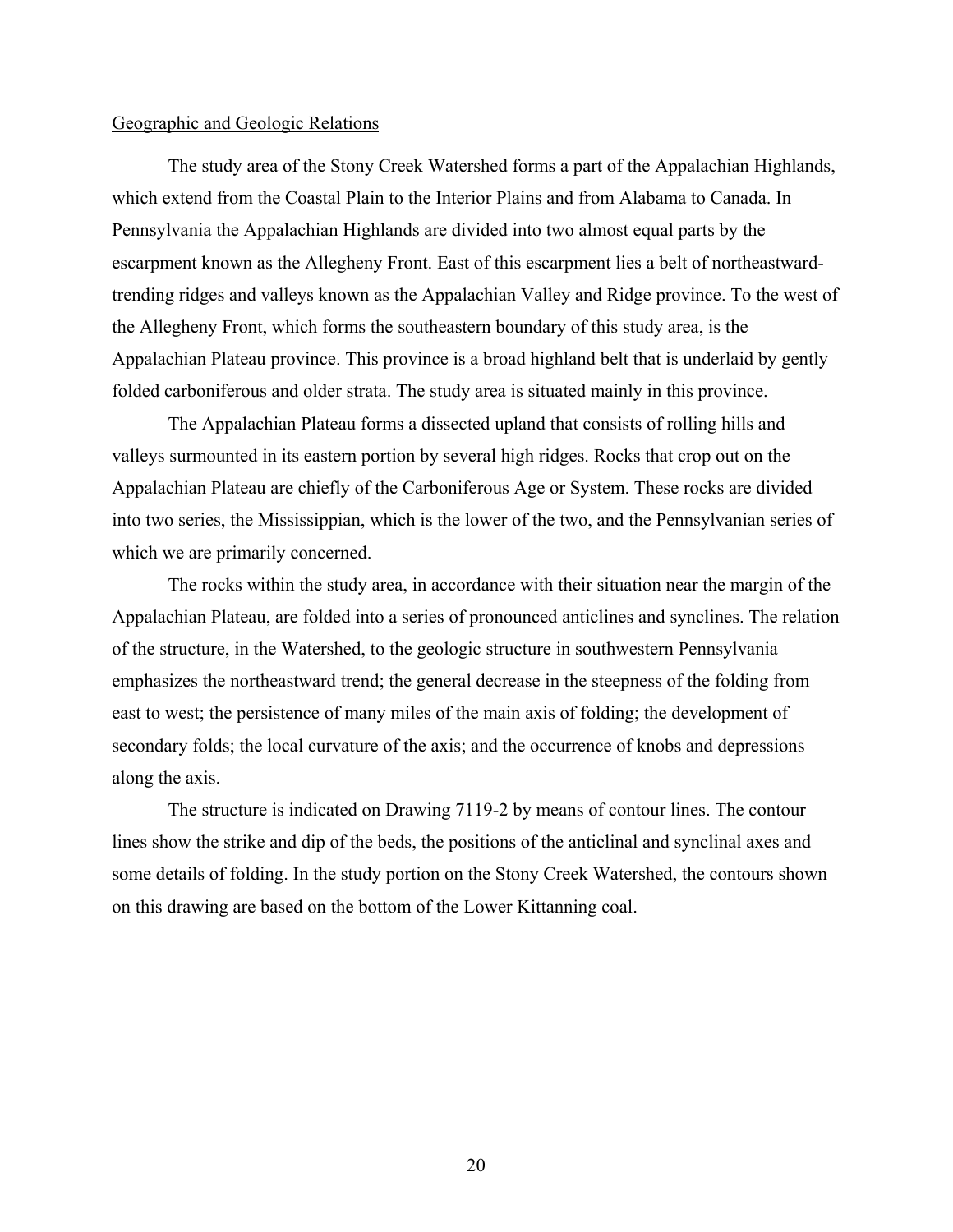The two chief arches of the Watershed are the Negro Mountain Anticline and the Allegheny Front. The Negro Mountain Anticline persists beyond the limits of the study area as does the Allegheny Front. The Somerset and Berlin Synclines, which lie respectively west and east of the Negro Mountain Anticline are strongly developed basins.

The Somerset Syncline --- This syncline is a curved fold that trends northeastward. It is approximately 17 miles long, between 7 and 8 miles wide and is located in the western part of the Watershed. On its eastern limb, the dips of the syncline are fairly regular and carry the Lower Kittanning coal from an elevation of more than 2,400 feet down to an elevation of approximately 1,500 feet.

The Negro Mountain Anticline --- This anticline is a prominent geographic feature within the Watershed. It is much more developed in its southern portion, outside of the Watershed boundaries, along the Casselman River, between the towns of Rockwood and Garrett, where the Mauch Chunk shale is brought to the surface. Northward, however, the fold decreases in intensity and disappears shortly after it leaves the northern boundaries of the study area.

The Negro Mountain Anticline, throughout the greater part of its extent in this area, is a flat-topped regular fold between 7 and 8 miles wide from base to base.

The horizon of the Lower Kittanning coal lies at an elevation slightly more than 2,400 feet above sea level along the crest and descends to less than 1,200 feet in the Berlin Basin on the east and to less than 1,500 feet in the Somerset Basin on the west. In the northern extremity of the anticline where it leaves the study area, the dips are somewhat undulating.

The Berlin Syncline --- This syncline lies between the Negro Mountain Anticline and the Allegheny Front and is a typical canoe-shaped basin in which the rocks rise along the axis in both directions from the center of the trough.

21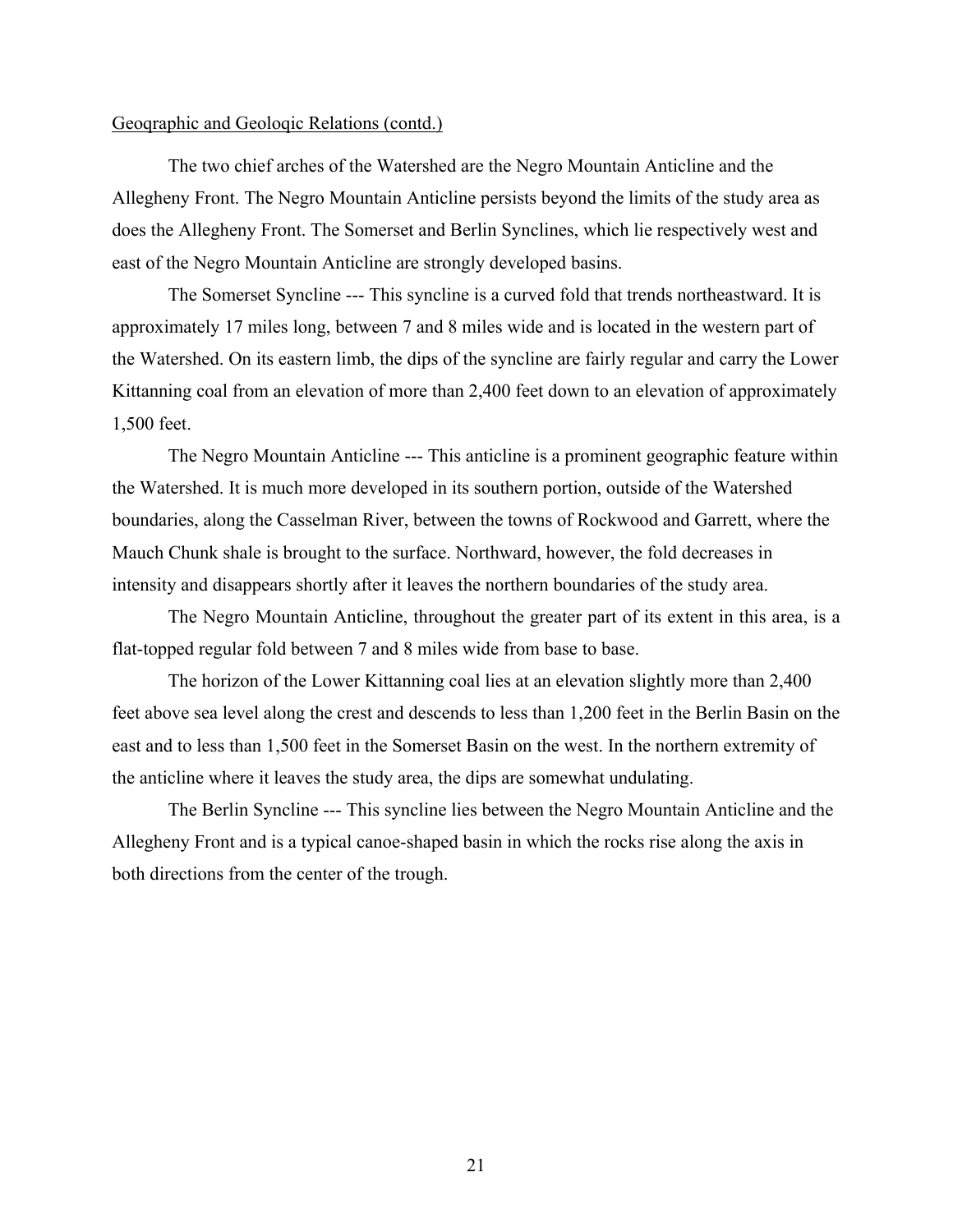As in the case of the Negro Mountain Anticline, the Berlin Syncline terminates shortly after it leaves the Study area boundaries. Along the plunging axis of this syncline, the Lower Kittanning coal descends from an elevation of 2,250 feet to less than 1,200 feet above sea level within a distance of about 10 miles, and along both limbs of the syncline the rise of the rocks is greater. The steepest dips are along the southeastern limb, near the south boundary of the Watershed, here the reference coal bed rises from an elevation of 1,200 feet along the axis of the fold to 2,300 feet at the outcrop, one and one-half miles distance. On the northwest limb the same rise occurs in two and one-half miles.

Rocks outcropping in the Watershed, as mentioned earlier, belong to the Carboniferous and Devonian system. However, one reference book\* mentioned a third, the Quaternary System. This system is represented by sand, clay, and gravel that streams have deposited along their valleys in time of high water. These deposits, according to the author are extensive in the valley of Stony Creek. Although we cannot find any reference to this system in the Geologic Atlas\* $(1)$ , we have, however, located on the geologic maps the Quaternary System south of the Watershed in the Casselman Creek Valley and the Laurel Hill Creek Valley. Further investigation, however, shows that the Quaternary is a subdivision of the Cenozoic system which some geologists prefer to divide into two systems; the other being the Fertiary. The Quaternary system of this division includes the Pleistocene epoch, and the Fertiary system includes the Paleocene through the Pliocene epochs.

\_\_\_\_\_\_\_\_\_\_\_\_\_\_\_\_\_\_\_\_\_\_\_\_\_\_\_\_\_\_\_\_\_\_\_\_\_\_\_\_\_\_

<sup>\*</sup> Bituminous Coal Fields of Pennsylvania, Part II, by James D. Sisler.

<sup>\*</sup>(1) Somerset-Windber Folio Number 224. (2) Geology and Mineral Resources of Southern Somerset County, Pennsylvania, by Norman K. Flint.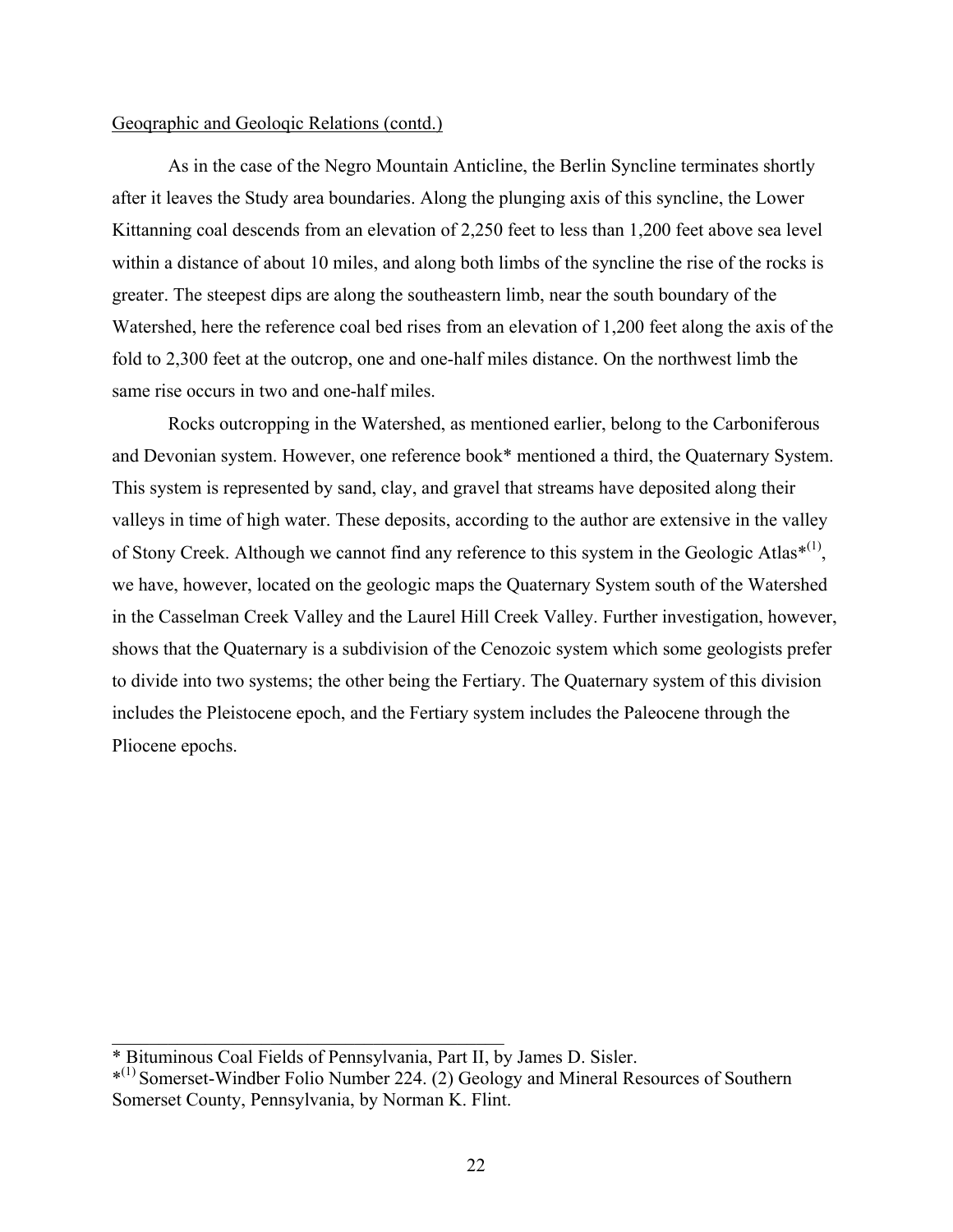The Carboniferous System is divided into two series, the Pennsylvania and the Mississippian. The groups belonging to the Pennsylvania series are the Monongahela, Conemaugh, Allegheny, and the Pottsville formations. The groups belonging to the Mississippian series are the Mauch Chunk shale, the Loyalhanna and the Pocono formations.

The Monongahela formation is confined in the Watershed, almost entirely to the hilltops just north of the town of Berlin which is the southern extremities of the study area. It contains two workable coal beds, the Pittsburgh and Pittsburgh Rider. The Pittsburgh coal which lies at the base of the Monongahela formation is the most persistent and valuable coal bed in western Pennsylvania, where it underlies an area of more than 2,000 square miles and averages possibly 7 feet in thickness. However, in the Stony Creek Watershed it is sparsely represented and is seldom mined.

The Conemaugh formation includes the beds that lie between the Upper Freeport coal at the top of the underlying Allegheny formation and the Pittsburgh coal at the base of the Monongahela formation.

This formation occupies considerable portions of the Watershed, most notably along the western sides of the Allegheny Front and in the south, north of the town of Berlin. Elsewhere, erosion has removed the upper members of the formation and its entire thickness is present only in small areas.

The Conemaugh formation consists of a variable sequence of sandstone, shale, clay, and thin beds of limestone and coal. It is characterized by the occurrence of red beds, the first above the Mauch Chunk shale and by the presence in its lower half of several calcareous beds that contain marine fossils.

The Conemaugh has been subdivided into a number of members, the names of which have long been in use. However,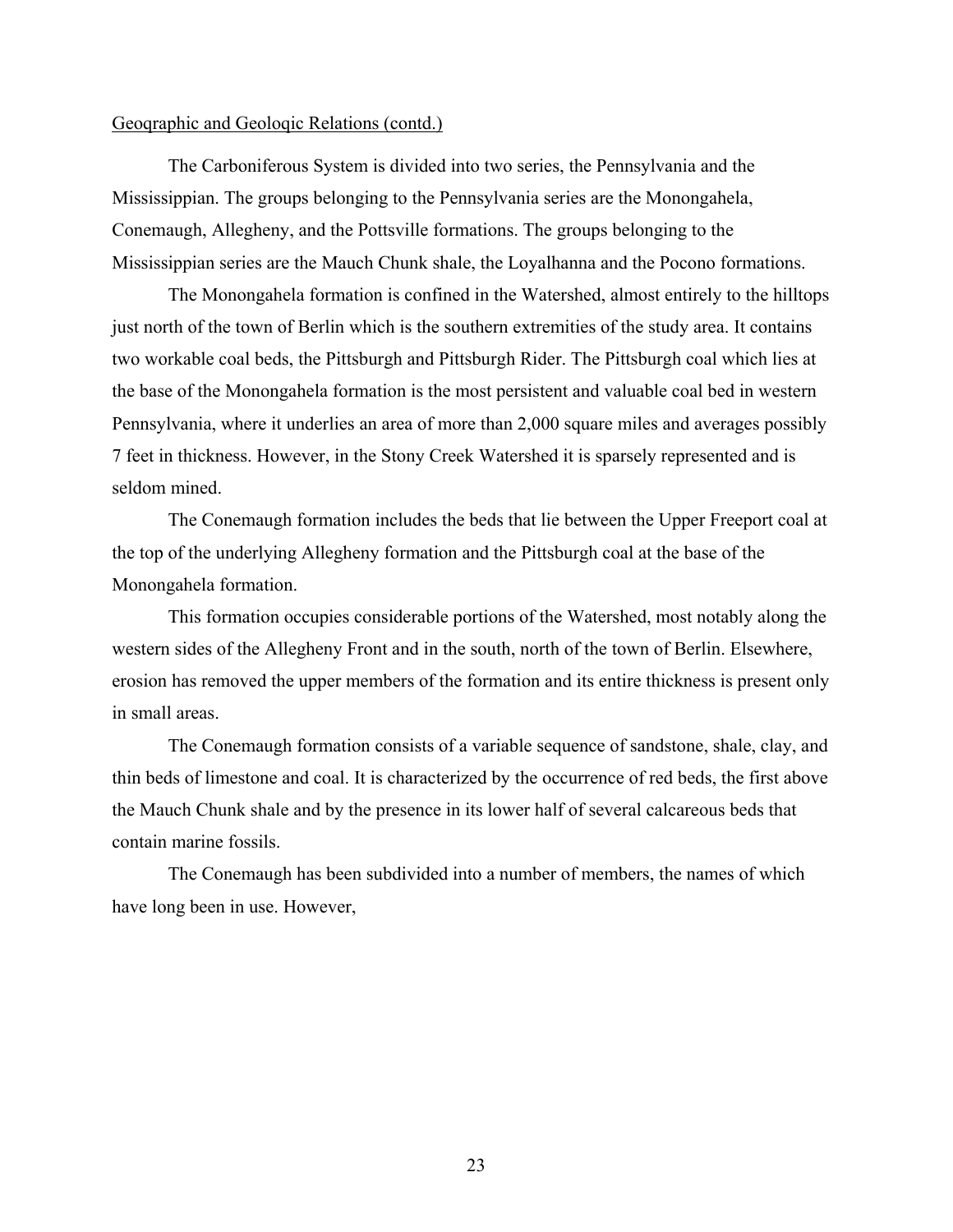the identity of members of this formation that have been given the same names in far separated areas cannot be established in all localities and the names of subdivision of this formation imply only approximate stratigraphic position. The beds of fossiliferous limestone and shale afford the most valuable key horizons in correlation. The following are some of the members and minor divisions of the Conemaugh formation in the Watershed:

> Upper Pittsburgh limestone Connellsville sandstone Clarksburg limestone Ames limestone Harlem coal Ewing limestone "Pittsburgh Reds" and other red shale Saltsburg sandstone Bakerstown coal Cambridge limestone Buffalo sandstone Brush Creek limestone Mahoning sandstone

The Allegheny formation includes the beds that lie between the base of the Brookville coal or of its under clay and the top of the Upper Freeport coal. These limits of the formation are absent or poorly defined. Precise delimitations of the formation in the absence of paleobotanic evidence are impossible. Its average thickness is 250 feet.

This formation underlies the greater part of the study portion of the Watershed and crops out in extensive areas along the flanks of the Negro Mountain Anticline and the Allegheny Front. The position of the outcrops of the formation's most valuable coal beds are shown on drawing 7119-2. It is the chief coal-bearing group in the county, containing the thick and valuable Freeport and Kittanning group of coal beds.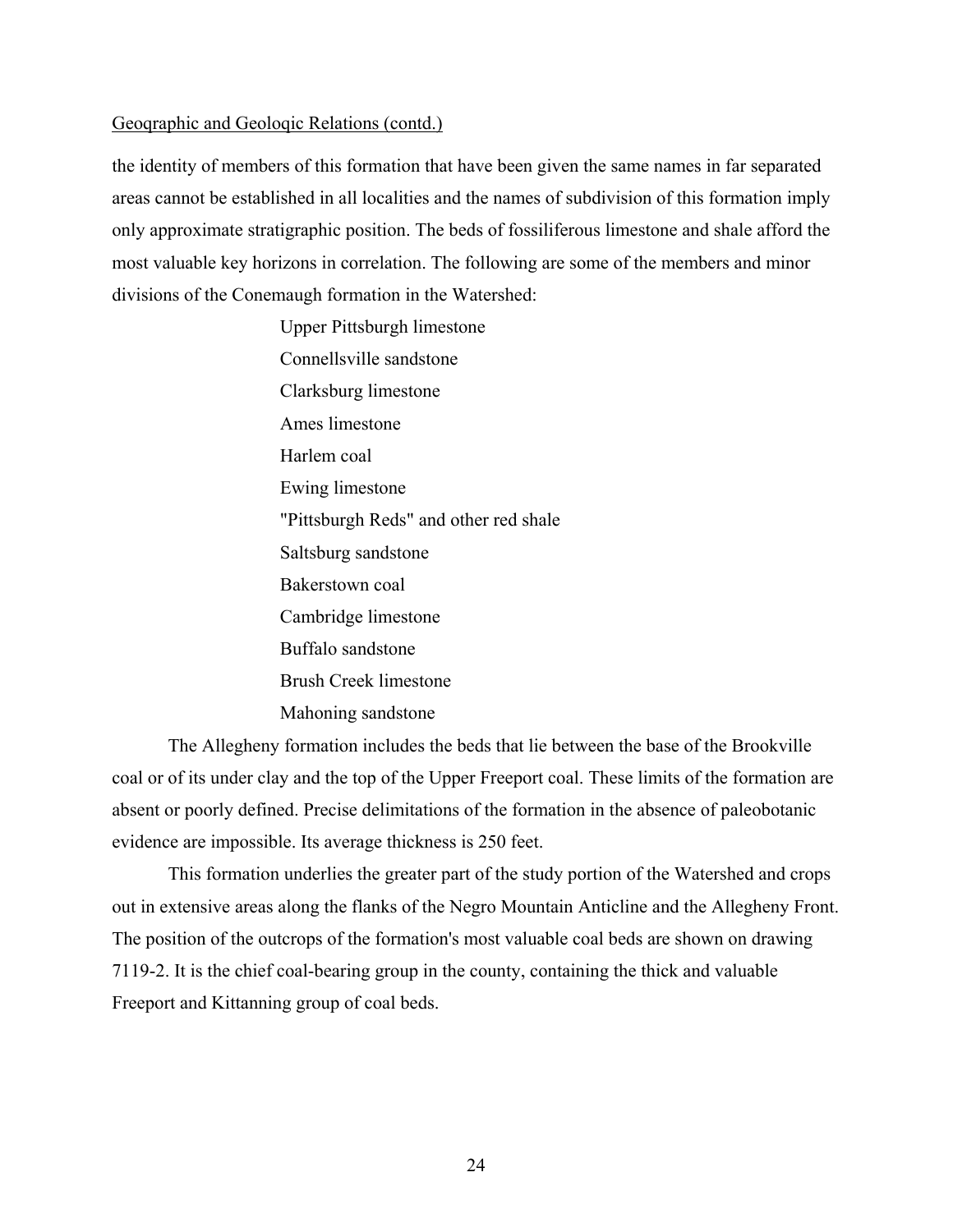The formation consists of a variable sequence of beds of sand-stone, shale, limestone, clay and coal. The great value of the coal gives the region its chief source of mineral wealth.

The following are the principal members and other divisions of the Allegheny formation in the study area, beginning at the top:

> Upper Freeport (E) coal Upper Freeport limestone Bolivar clay Lower Freeport (D) coal Lower Freeport limestone Freeport sandstone Upper Kittanning (C') coal Johnstown limestone Middle Kittanning (C) coal Lower Kittanning (B) coal Lower Kittanning clay Kittanning sandstone Clarion (A') - Brookville (A) coal zone

The Pottsville formation lies above the Mississippian Mauch Chunk formation and is rarely more than 250 feet thick. It has been separated by the Homewood sandstone at the top and the Sharon sandstone forms the base.

The formation is exposed in areas outside the study area along the valley of the Stony Creek but only between the towns of Shanksville and Mostoller within the study area. Although this is a coal bearing series, none of the beds are being mined at present. The Pottsville series is composed of two or more massive sandstone layers which are locally conglomeratic. Between these layers are intervals of shale which sometimes contain two or more impure coal beds. The following members are the principal divisions of the formation:

> Homewood sandstone Mercer coal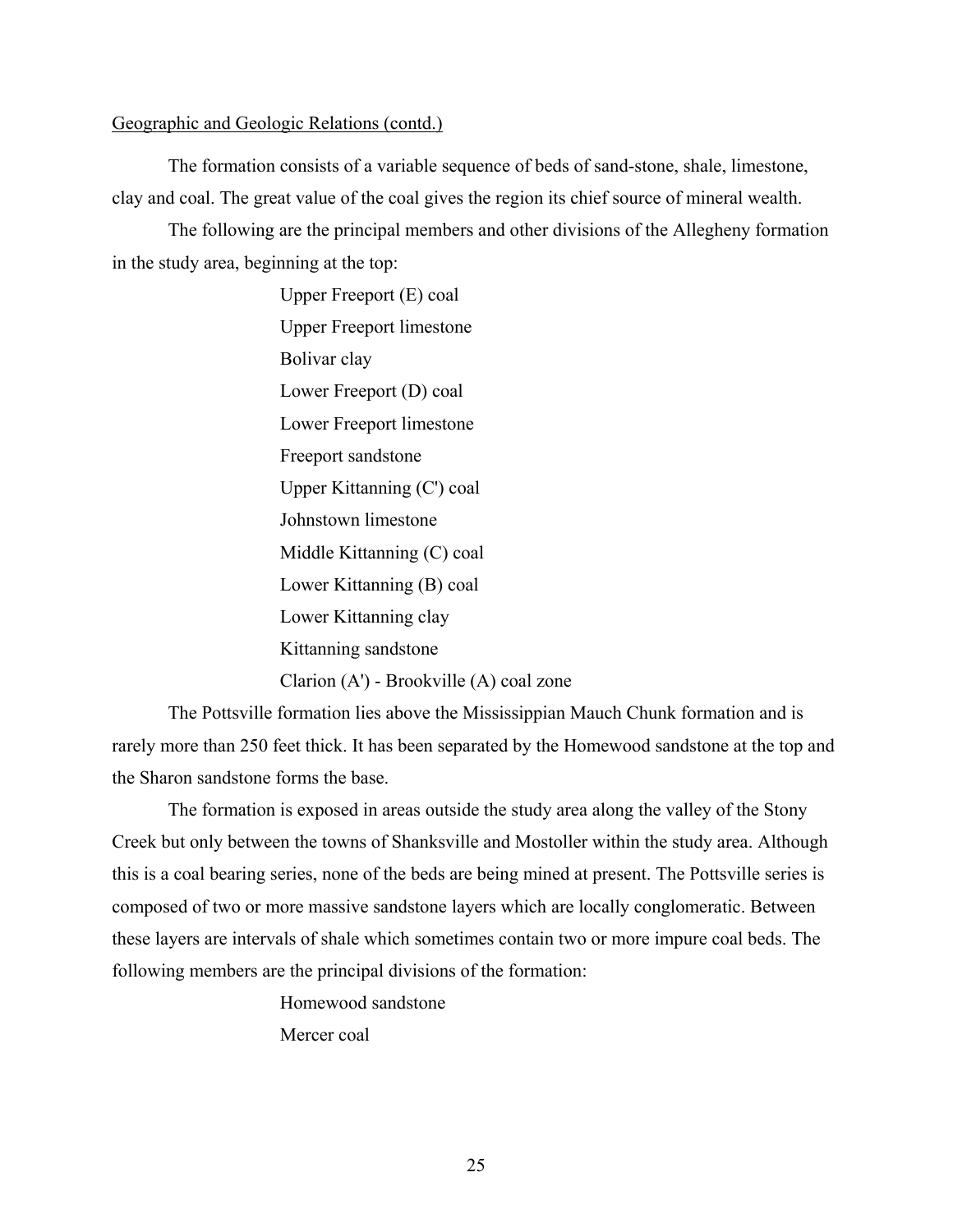Upper Connoquenessing sandstone Quakertown coal Lower Connoquenessing sandstone Sharon coal Sharon sandstone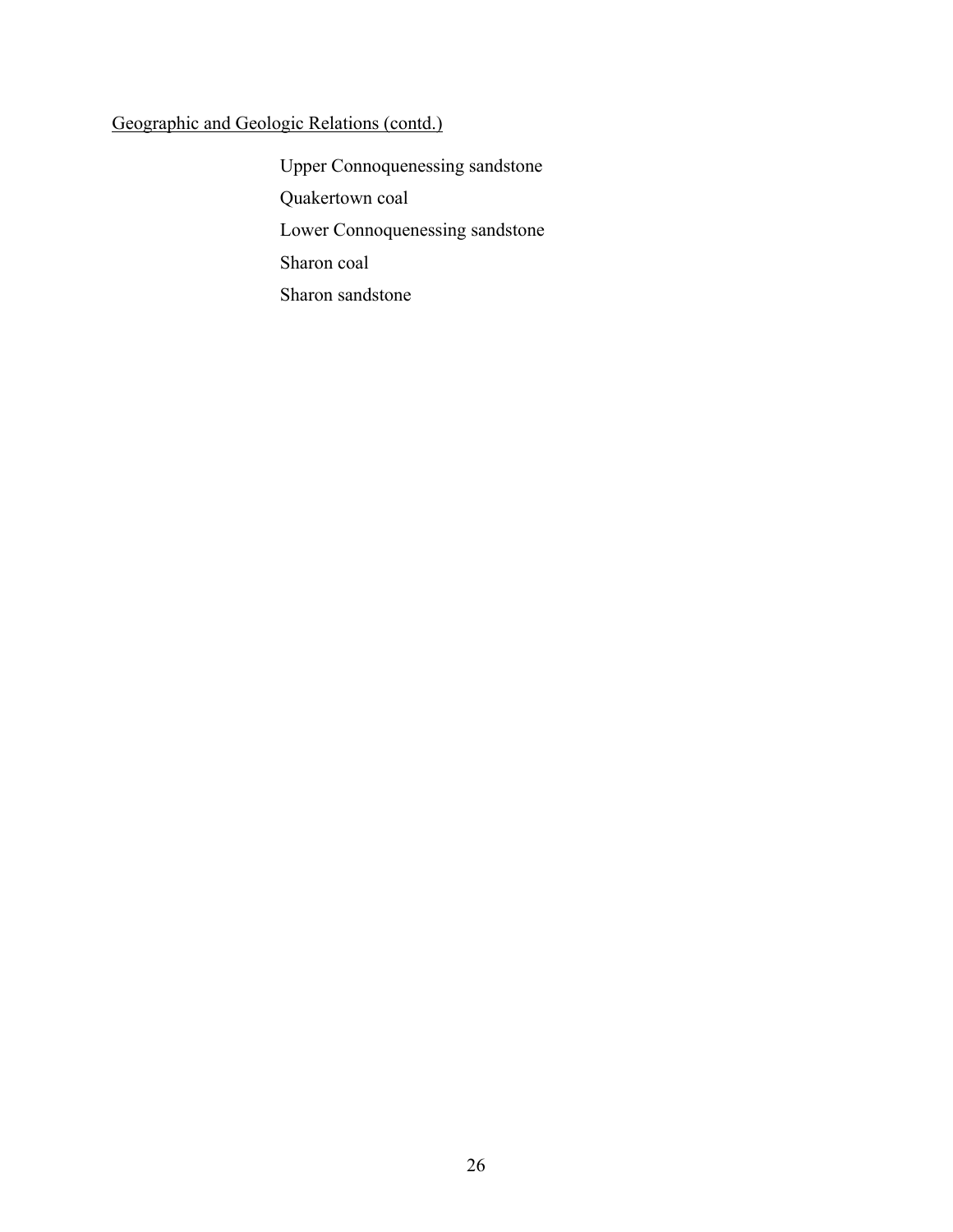# GENERALIZED STRATIGRAPHIC SECTION



 $-27-$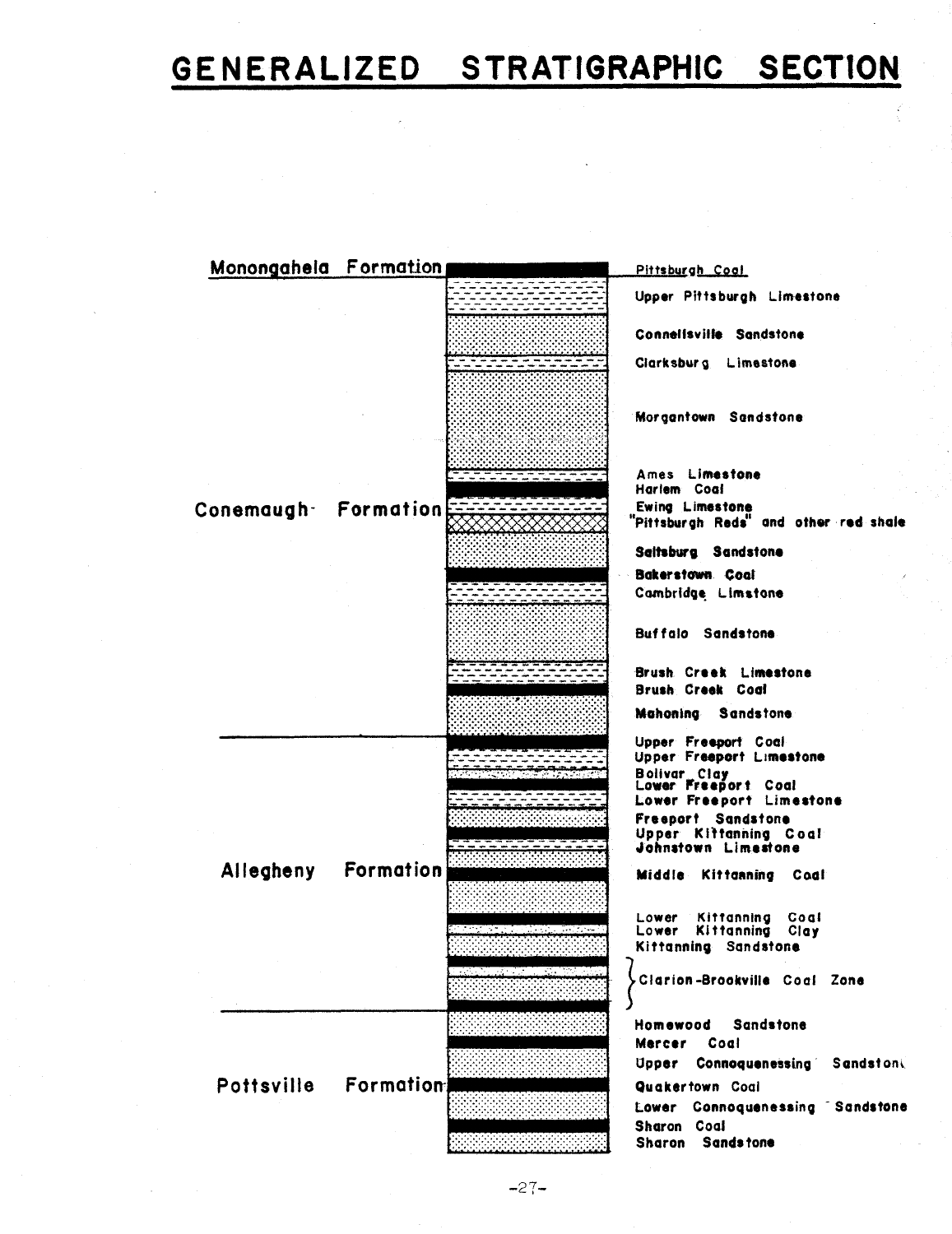#### Mining History

Somerset County contains one of the largest resources of low volatile coal in the Commonwealth. Early in the 1900's the Upper Kittanning coal became a very important seam that was mined extensively.

It is difficult to determine the date of the earliest mining of the area. The assumption is this activity began in the middle or late 1800's, it being limited almost entirely to the Pittsburgh coal seam in the southern parts of the Watershed and the Lower Kittanning in the north.

There are fourteen (14) coal beds that are of mineable thickness in the Watershed. The Lower and Upper Kittanning, and Upper Freeport are the most important at present. The Lower Freeport and Middle Kittanning are currently being mined in localized areas only.

The coal from this county has been valued highly for generating steam. It is generally soft and friable but withstands transportation better than coals of the same type from other localities.

Due to the vast number of mines in the study area and the lack of mine maps on hand, it is difficult to determine the number of acres that are undermined. However, it is safe to assume that the northern and central portions of the Watershed, along the outcropping on the western flank of the Negro Mountain Anticline, has had the most extensive deep mining.

Serious surface or strip mining activities began between 1940 and 1950 and is yet continuing in large portions of the Watershed. This type of mining activity has been concerning itself with the Upper Freeport and Upper Kittanning coal seams.

The majority of the coal mining within the Watershed was undertaken prior to passage of effective pollution control legislation.

The Commonwealth's first Clean Streams Law, passed in 1937, specifically exempted control of coal mining operations. In 1945, the law was amended to disallow pollution from active mines located on clean streams. Lack of proper funding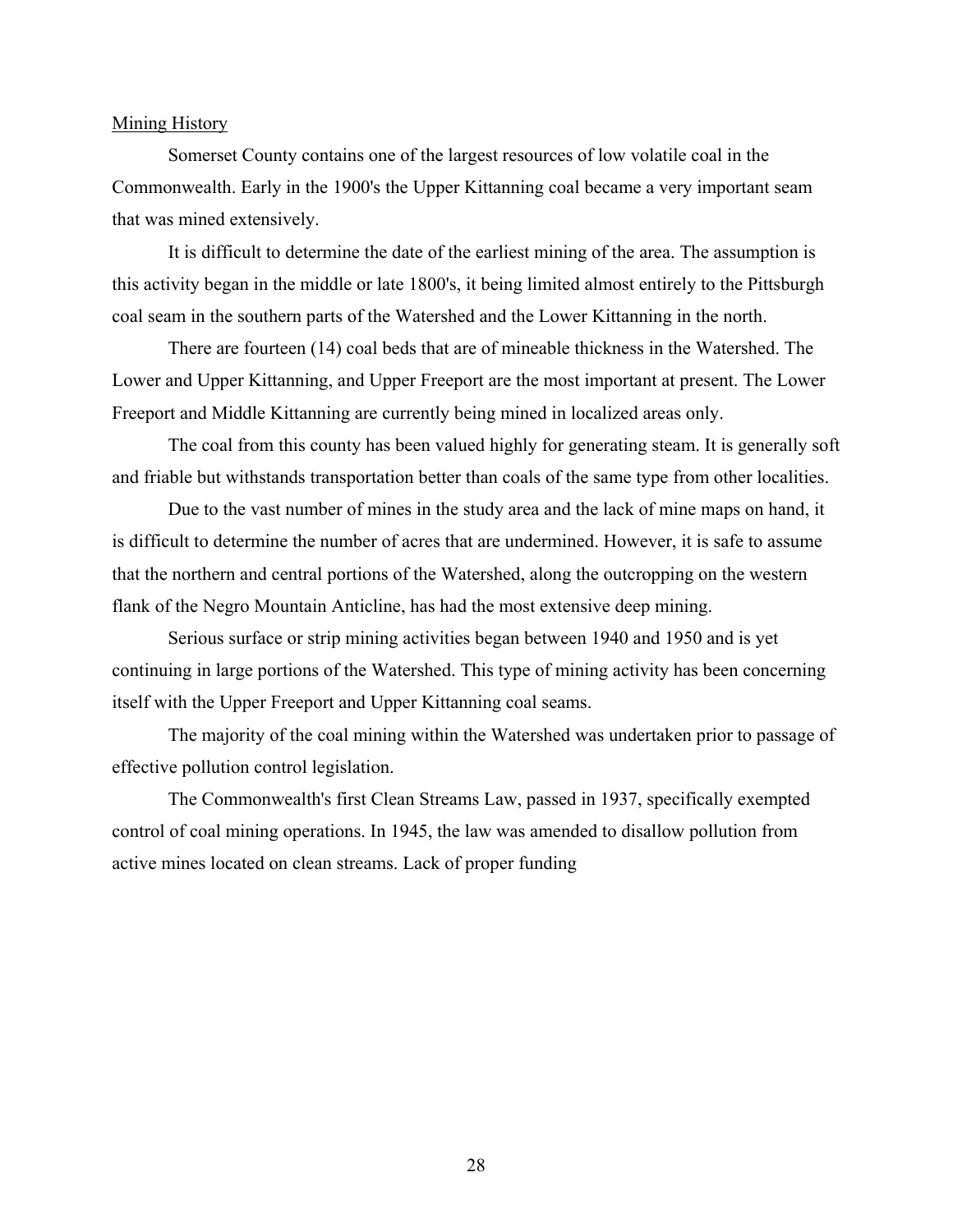#### Mining History (contd.)

delayed effective implementation of this ammendment for several years.

It was not until 1963 that the control of active surface mines was effectively strengthened and not until 1965 that active deep mines were required to control pollution regardless of the quality of the receiving streams. In 1971 the "Surface Mining Conservation and Reclamation Act" was expanded to include not only the surface mining of bituminous and anthracite coal, but also for metallic and nonmetallic minerals. None of the present legislation can require a coal company or operator to undertake any reclamation work or pollution control on mines, both deep and surface, that have been abandoned prior to the enactment of regulatory legislation.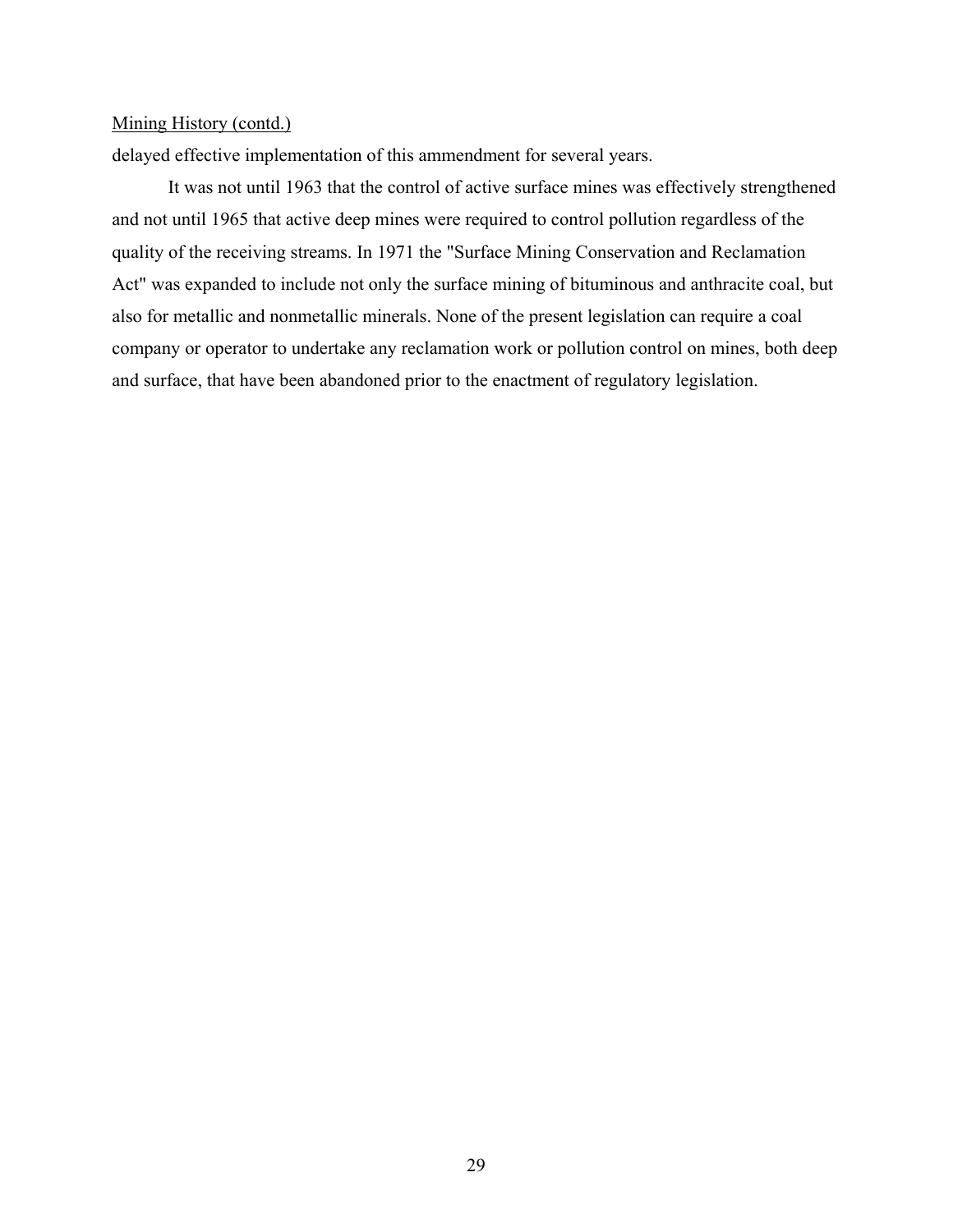#### Hydrologic Factors

The annual rainfall of 48 inches insures the water supply to the Watershed which is derived from streams and wells. Springs are numerous, although generally small. They emerge at outcrops of porous beds of sandstone that overlie relatively impervious beds of limestone, clay, or coal.

Water in wells is obtainable, chiefly from the more persistent beds of sandstone, especially from those lying near the surface. Most of the wells yield good supplies, and if they are located toward the axis of synclines the water in many places is under sufficient pressure to flow.

In general, wells less than 100 feet deep are the chief source of water. The water from the shallow wells is generally low in its content of dissolved mineral matter. Salt water, however, was reported in the Pocono formation in the deep wells sunk in search of natural gas, but little or no water was reported in the underlying Catskill beds.

In towns, such as Hooversville, where the chief source of water supply is Stony Creek, the water quality is more sub-standard than communities receiving their water from deep wells. The AMD and mineral deposits that are presently in the main stream, that this and other towns draw from, have been and are presently causing problems to the people of these communities.

When the measures recommended in this report are completed, Hooversville and other towns that depend on Stony Creek for their water supply will enjoy an improved quality of water from which they may draw.

Low rainfall can be expected during the month of October with an average of 5.04 inches. Average runoff for the area is estimated at 30 inches per year. On the average, 106 days per year have precipitation greater than 0.5 inches. The average temperature at Somerset is 47.7°F. There are approximately 150 days per year in which the temperature is less than 32°F, while only 5 days in which the temperature is greater than 90°F.

30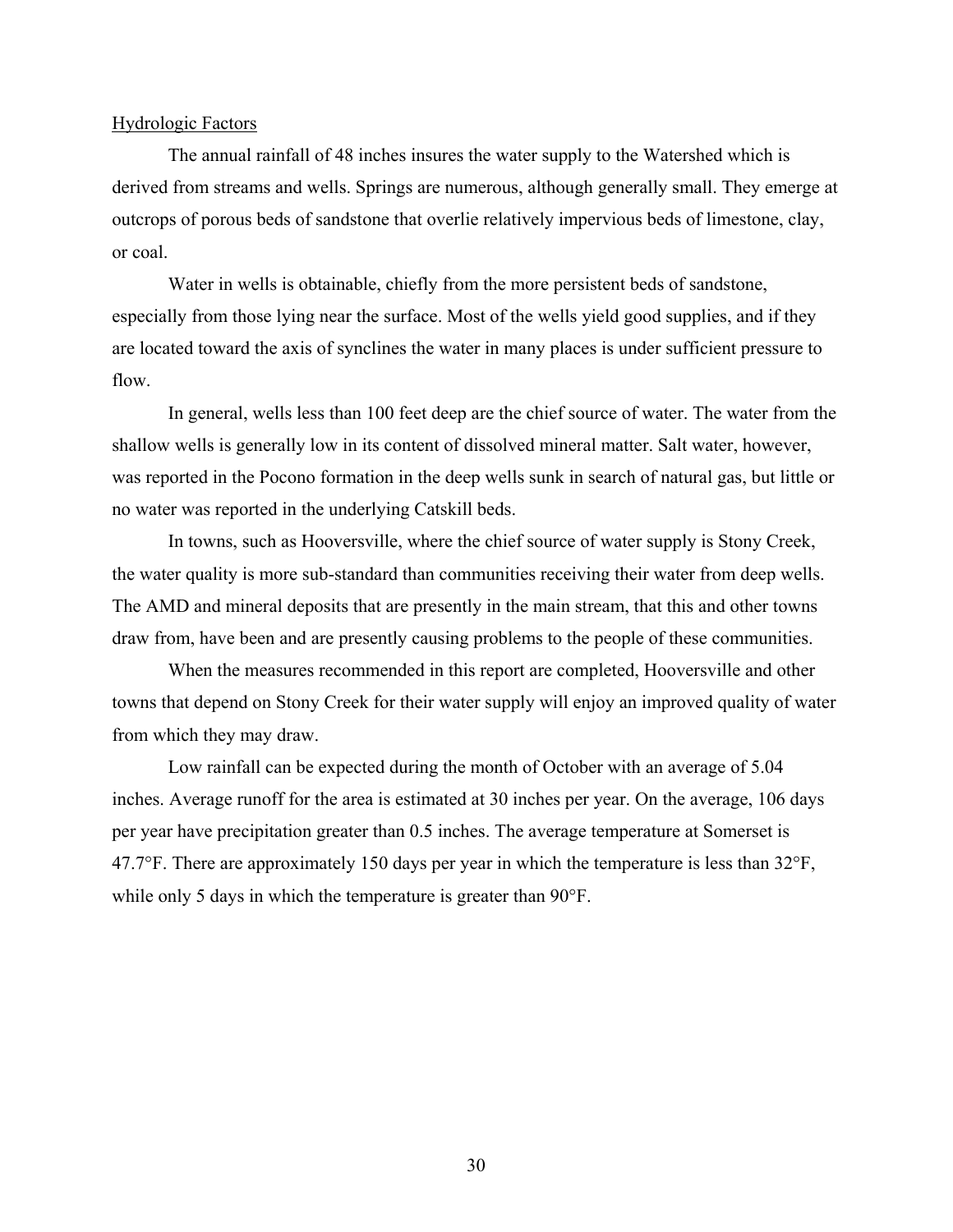#### Hydrologic Factors (contd..)

Present ground water use for Somerset County is broken down as follows:

- .9 million gallons per day Public Supply
- .8 million gallons per day Industrial Supply
- 3.0 million gallons per day Rural Use

The Stony Creek is in a low flow area of approximately 0.1 to 0.2 CFS per square mile. This is a measure of flow during dry months of the year and is characteristic of most of Western Pennsylvania. The study area is in a moderate flood zone area with peak flows for a 50 year storm estimated at 11 to 14 thousand CFS per 100 square miles of drainage area (about 15,400 to 19,600 CFS for the Watershed). The study area is considered generally to have a moderate to low silt flow in the stream (not withstanding strip mine silt). Average annual sediment yield is 20 to 250 tons per square mile.

Average Monthly Precipitation

Somerset, Pennsylvania

Main Street Station

77 Years

|  |  |  |  |  | Jan. Feb. Mar. Apr. May June July Aug. Sept Oct. Nov. Dec. Ann. |                                                                  |
|--|--|--|--|--|-----------------------------------------------------------------|------------------------------------------------------------------|
|  |  |  |  |  |                                                                 | 4.15 3.48 4.22 4.40 4.8 5.04 4.62 4.43 3.41 3.01 3.16 3.59 48.31 |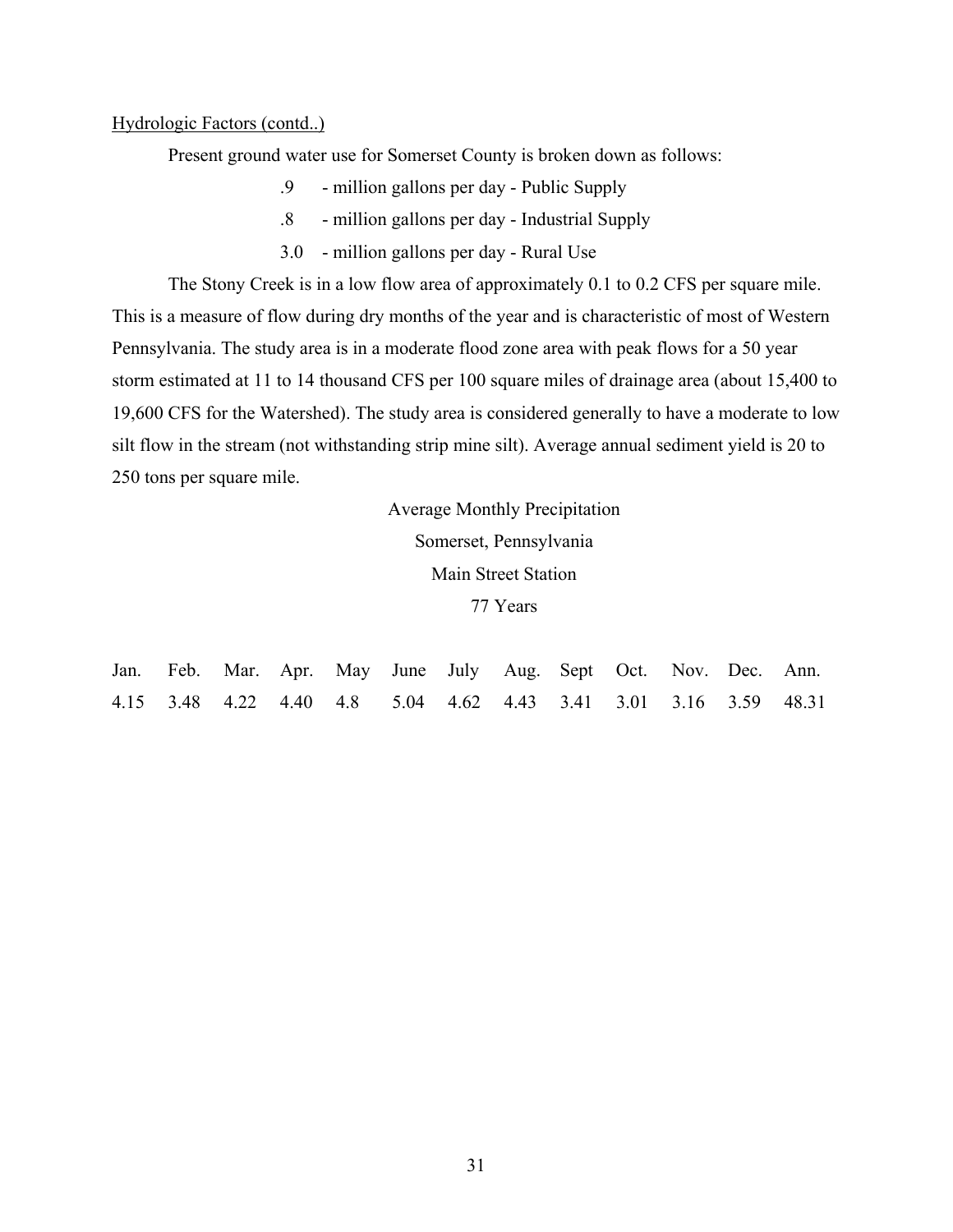#### **Demography**

Somerset County is rural in development. The county is engaging in a steady growth of manufacturing employment that does not seem to have reached its peak, while employment in mines and quarries has decreased steadily since 1919.

The study area portion of the Stony Creek Watershed is located entirely within a rural area. It encompasses the entire area of Stony Creek Township and portions the following six townships: Brothersvalley, Jenner, Lincoln, Quemehoning, Shade, and Somerset. The population density of the Watershed is estimated to be 69 persons per square mile, with the land area being 1,084 square miles.

Per capita personal income for the county was \$1,560 in 1963. This was approximately 35% less than the average per capita personal income for Pennsylvania. Mining accounted for a high 8 percent of the total wages and salaries within the county.

### Population Trend 1910-1970 Somerset County

| Year | Population | Year | Population |
|------|------------|------|------------|
| 1910 | 67,717     | 1950 | 81,813     |
| 1920 | 82,113     | 1960 | 77,450     |
| 1930 | 80,764     | 1970 | 74,825     |
| 1940 | 84,957     |      |            |

Township Population

| Area                  | 1960  | 1970  | $\frac{9}{6}$ Change |
|-----------------------|-------|-------|----------------------|
| <b>Brothersvalley</b> | 1,996 | 2,029 | $+1.63$              |
| Jenner                | 4,615 | 4,149 | $-10.10$             |
| Lincoln               | 1,625 | 1,536 | $-5.48$              |
| Quemehoning           | 2,123 | 2,041 | $-3.86$              |
| Shade                 | 3,825 | 3,333 | $-12.86$             |
| Somerset              | 6,808 | 7,287 | $+6.57$              |
| <b>Stony Creek</b>    | 1,909 | 1,778 | $-6.86$              |